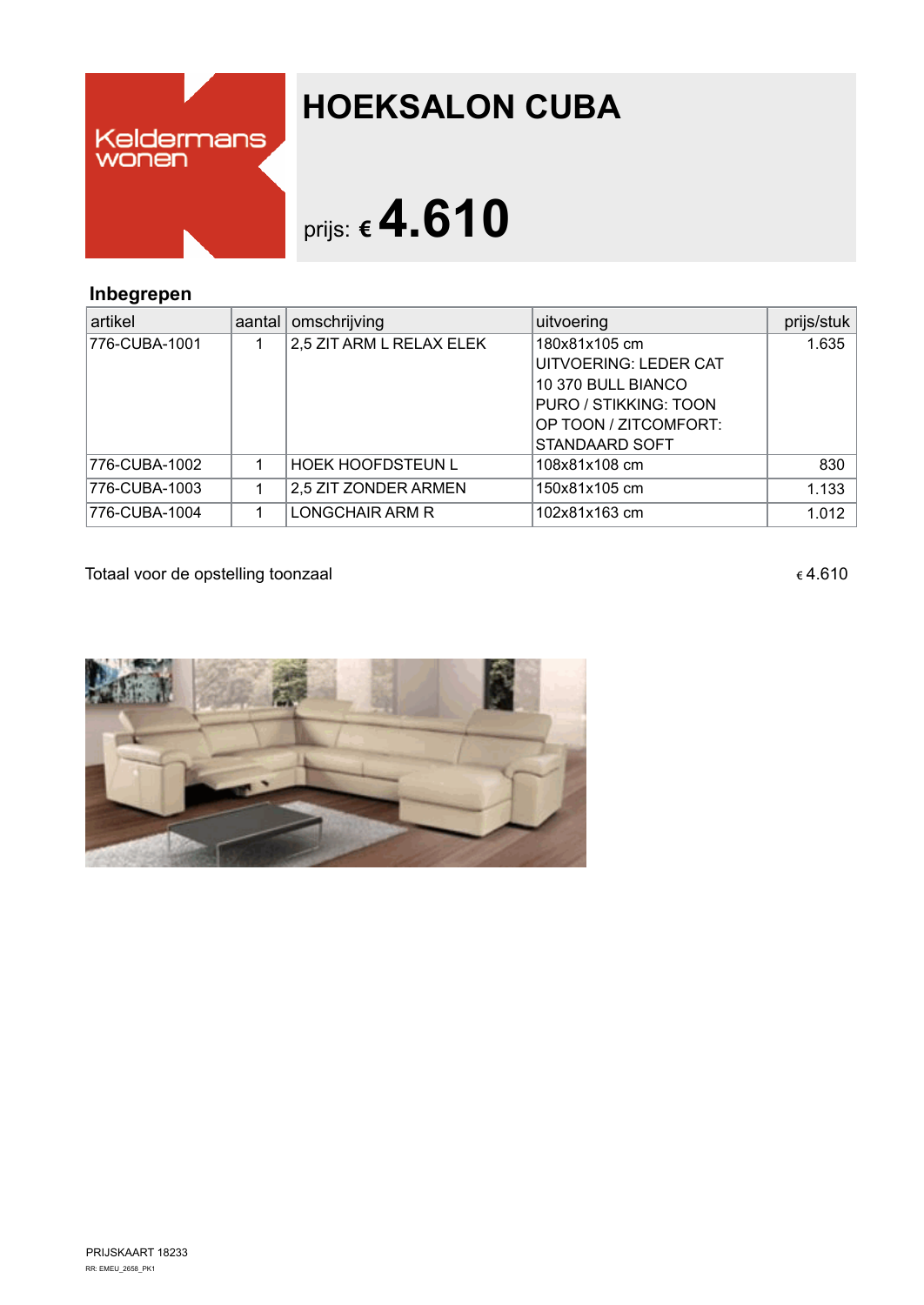**SALON CUBA**

Keldermans<br>wonen

| Omschrijving           |                          |                           |                  |                           |                             |              |              |                             |                |                |                |  |  |
|------------------------|--------------------------|---------------------------|------------------|---------------------------|-----------------------------|--------------|--------------|-----------------------------|----------------|----------------|----------------|--|--|
| $b$ xhxd               | LEDER CAT 1S             | LEDER CAT 01              | LEDER + SPLIT 10 | LEDER + SPLIT 11          | LEDER CAT 12                | LEDER CAT 15 | LEDER CAT 20 | LEDER CAT 40                | STOF TC        | STOF TD        | STOF TE        |  |  |
| <b>VASTE ELEMENTEN</b> | $\overline{\phantom{a}}$ | $\mathbb{Z}^{\mathbb{Z}}$ | $\mathbb{Z}^2$   | $\mathbb{L}^{\mathbb{N}}$ | $\mathcal{L}_{\mathcal{A}}$ | $\sim$       |              | $\mathcal{L}_{\mathcal{A}}$ | $\mathbb{Z}^2$ | $\mathbb{Z}^2$ | $\mathbb{Z}^+$ |  |  |
| <b>FAUTEUIL</b>        | 850                      | 906                       | 904              | 965                       | 992                         | 1068         | 1131         | 1206                        | 724            | 760            | 679            |  |  |
| 109x81x105 cm          |                          |                           |                  |                           |                             |              |              |                             |                |                |                |  |  |
| RELAX MANUEEL          | 1048                     | 1109                      | 1106             | 1174                      | 1203                        | 1286         | 1363         | 1453                        | 926            | 971            | 866            |  |  |
| 111x81x105 cm          |                          |                           |                  |                           |                             |              |              |                             |                |                |                |  |  |
| RELAX ELEKTRISCH       | 1196                     | 1255                      | 1251             | 1322                      | 1349                        | 1435         | 1520         | 1620                        | 1089           | 1143           | 1017           |  |  |
| 111x81x105 cm          |                          |                           |                  |                           |                             |              |              |                             |                |                |                |  |  |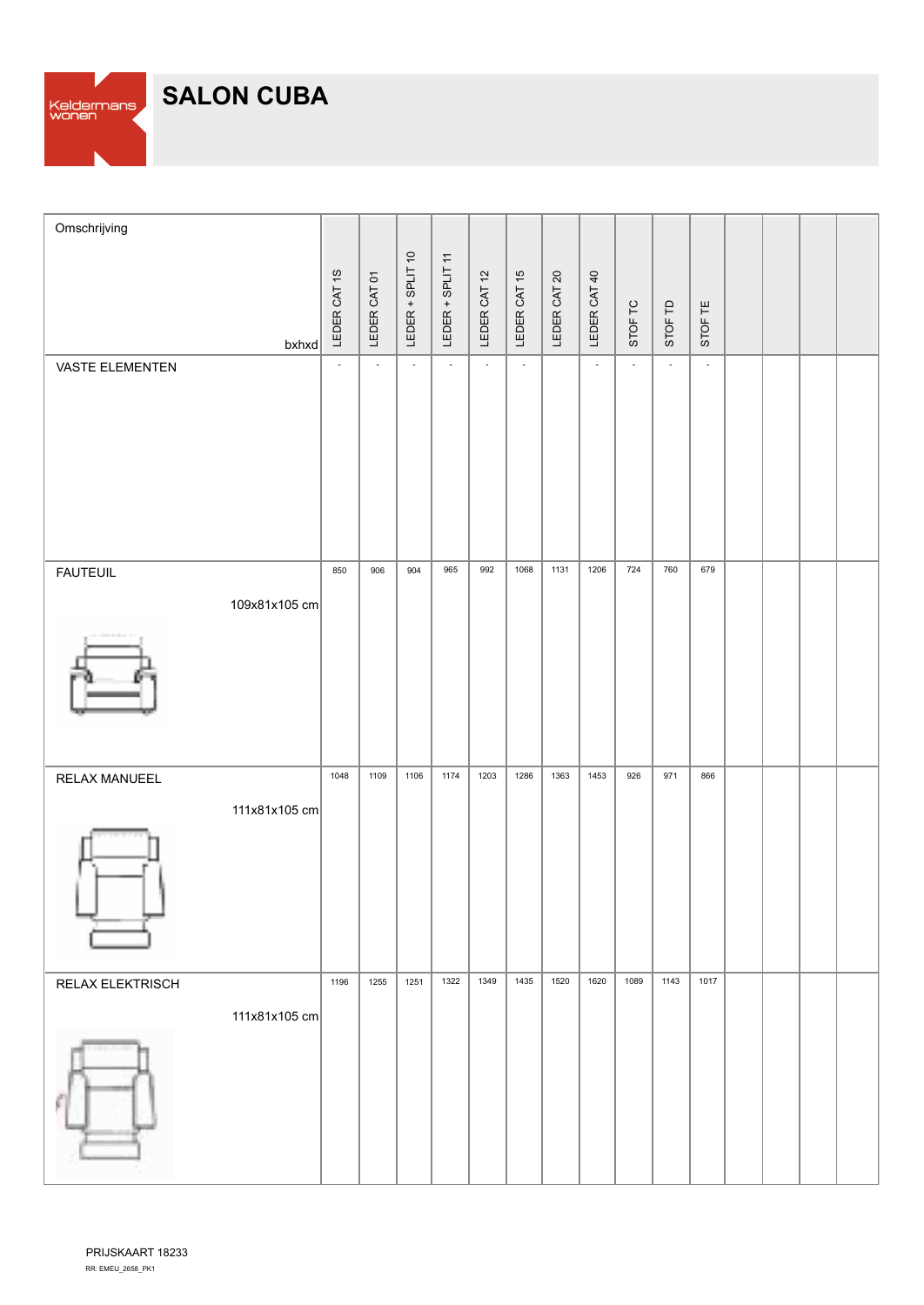| Omschrijving             |               |              |              |                  |                  |              |              |              |              |         |         |         |  |  |
|--------------------------|---------------|--------------|--------------|------------------|------------------|--------------|--------------|--------------|--------------|---------|---------|---------|--|--|
|                          |               |              |              | LEDER + SPLIT 10 | LEDER + SPLIT 11 |              |              |              |              |         |         |         |  |  |
|                          |               | LEDER CAT 1S | LEDER CAT 01 |                  |                  | LEDER CAT 12 | LEDER CAT 15 | LEDER CAT 20 | LEDER CAT 40 | STOF TC | STOF TD | STOF TE |  |  |
| 2 ZIT                    | $b$ xhxd      | 1152         | 1212         | 1212             | 1295             | 1329         | 1442         | 1527         | 1631         | 965     | 1012    | 900     |  |  |
|                          | 170x81x105 cm |              |              |                  |                  |              |              |              |              |         |         |         |  |  |
|                          |               |              |              |                  |                  |              |              |              |              |         |         |         |  |  |
|                          |               |              |              |                  |                  |              |              |              |              |         |         |         |  |  |
| 2 ZIT MET RELAX ELEK R   |               | 1545         | 1617         | 1615             | 1710             | 1745         | 1865         | 1977         | 2108         | 1363    | 1431    | 1277    |  |  |
|                          | 172x81x105 cm |              |              |                  |                  |              |              |              |              |         |         |         |  |  |
|                          |               |              |              |                  |                  |              |              |              |              |         |         |         |  |  |
| 2 ZIT MET RELAX ELEK L   |               | 1545         | 1617         | 1615             | 1710             | 1745         | 1865         | 1977         | 2108         | 1363    | 1431    | 1277    |  |  |
|                          | 172x81x105 cm |              |              |                  |                  |              |              |              |              |         |         |         |  |  |
|                          |               |              |              |                  |                  |              |              |              |              |         |         |         |  |  |
| 2 ZIT MET 2 RELAXEN ELEK |               | 1844         | 1921         | 1921             | 2015             | 2051         | 2175         | 2306         | 2456         | 1676    | 1761    | 1566    |  |  |
|                          | 174x81x105 cm |              |              |                  |                  |              |              |              |              |         |         |         |  |  |
|                          |               |              |              |                  |                  |              |              |              |              |         |         |         |  |  |
| $2,5$ ZIT                |               | 1408         | 1475         | 1475             | 1574             | 1610         | 1732         | 1835         | 1957         | 1228    | 1289    | 1149    |  |  |
|                          | 203x81x105 cm |              |              |                  |                  |              |              |              |              |         |         |         |  |  |
|                          |               |              |              |                  |                  |              |              |              |              |         |         |         |  |  |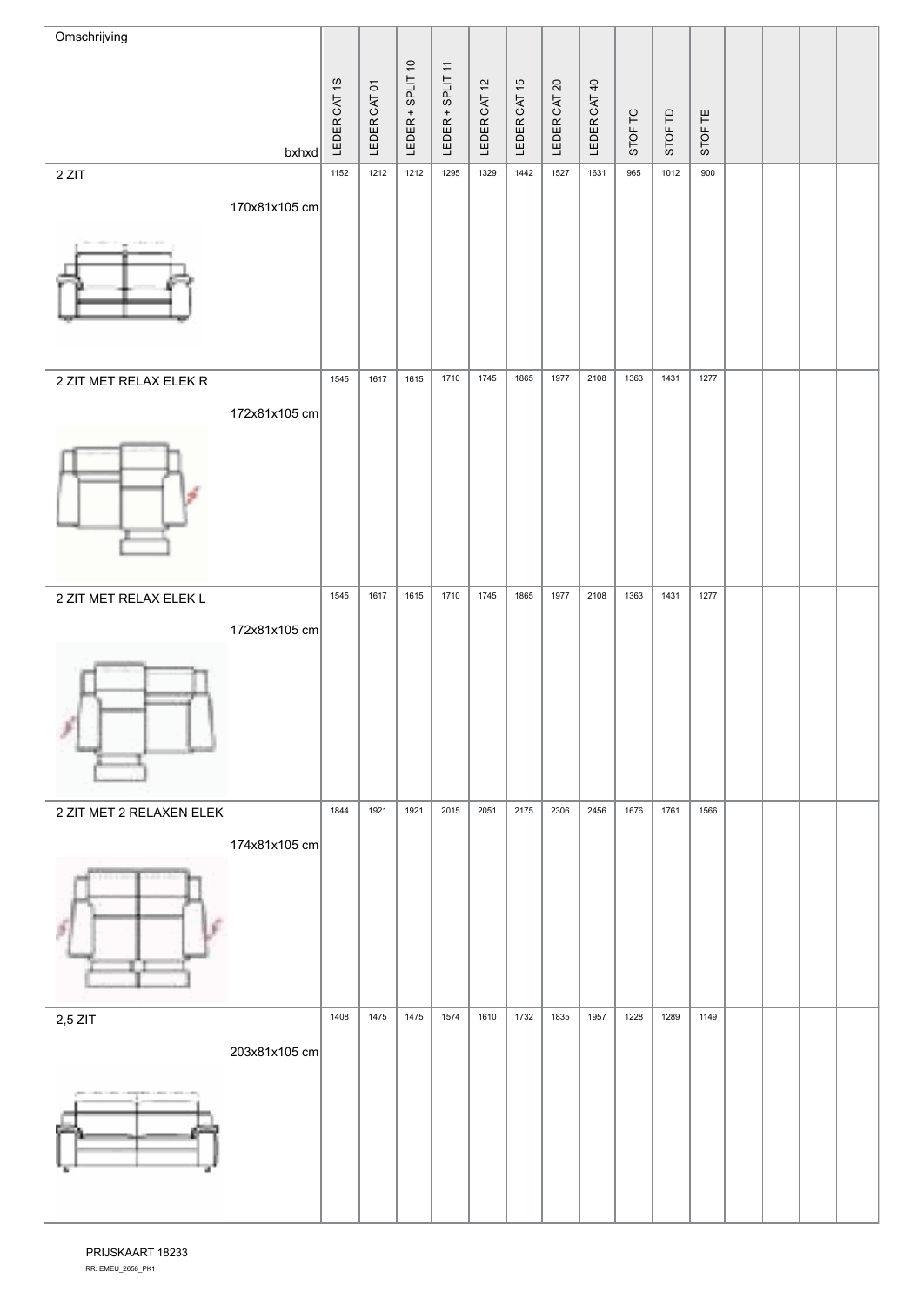| Omschrijving                                                           |              |              |                  |                  |              |              |              |              |         |         |         |  |  |
|------------------------------------------------------------------------|--------------|--------------|------------------|------------------|--------------|--------------|--------------|--------------|---------|---------|---------|--|--|
|                                                                        | LEDER CAT 1S | LEDER CAT 01 | LEDER + SPLIT 10 | LEDER + SPLIT 11 | LEDER CAT 12 | LEDER CAT 15 | LEDER CAT 20 | LEDER CAT 40 | STOF TC | STOF TD | STOF TE |  |  |
| $b$ xhxd<br>2,5 ZIT MET RELAX ELEK R                                   | 1732         | 1813         | 1811             | 1914             | 1955         | 2085         | 2209         | 2357         | 1538    | 1613    | 1437    |  |  |
| 205x81x105 cm                                                          |              |              |                  |                  |              |              |              |              |         |         |         |  |  |
| 100 FEB 197                                                            |              |              |                  |                  |              |              |              |              |         |         |         |  |  |
| 2,5 ZIT MET RELAX ELEK L                                               | 1732         | 1813         | 1811             | 1914             | 1955         | 2085         | 2209         | 2357         | 1538    | 1613    | 1437    |  |  |
| 205x81x105 cm                                                          |              |              |                  |                  |              |              |              |              |         |         |         |  |  |
|                                                                        |              |              |                  |                  |              |              |              |              |         |         |         |  |  |
| 2,5 ZIT MET 2 RELAXEN ELEK                                             | 2034         | 2121         | 2119             | 2222             | 2267         | 2402         | 2542         | 2715         | 1854    | 1948    | 1734    |  |  |
| 207x81x105 cm                                                          |              |              |                  |                  |              |              |              |              |         |         |         |  |  |
| そうかかり?                                                                 |              |              |                  |                  |              |              |              |              |         |         |         |  |  |
| 3 ZIT                                                                  | 1451         | 1530         | 1530             | 1626             | 1662         | 1790         | 1896         | 2020         | 1260    | 1323    | 1181    |  |  |
| 214x81x105 cm<br><b>,000 to 000 to 000 to 000 to 000 to 000 to 000</b> |              |              |                  |                  |              |              |              |              |         |         |         |  |  |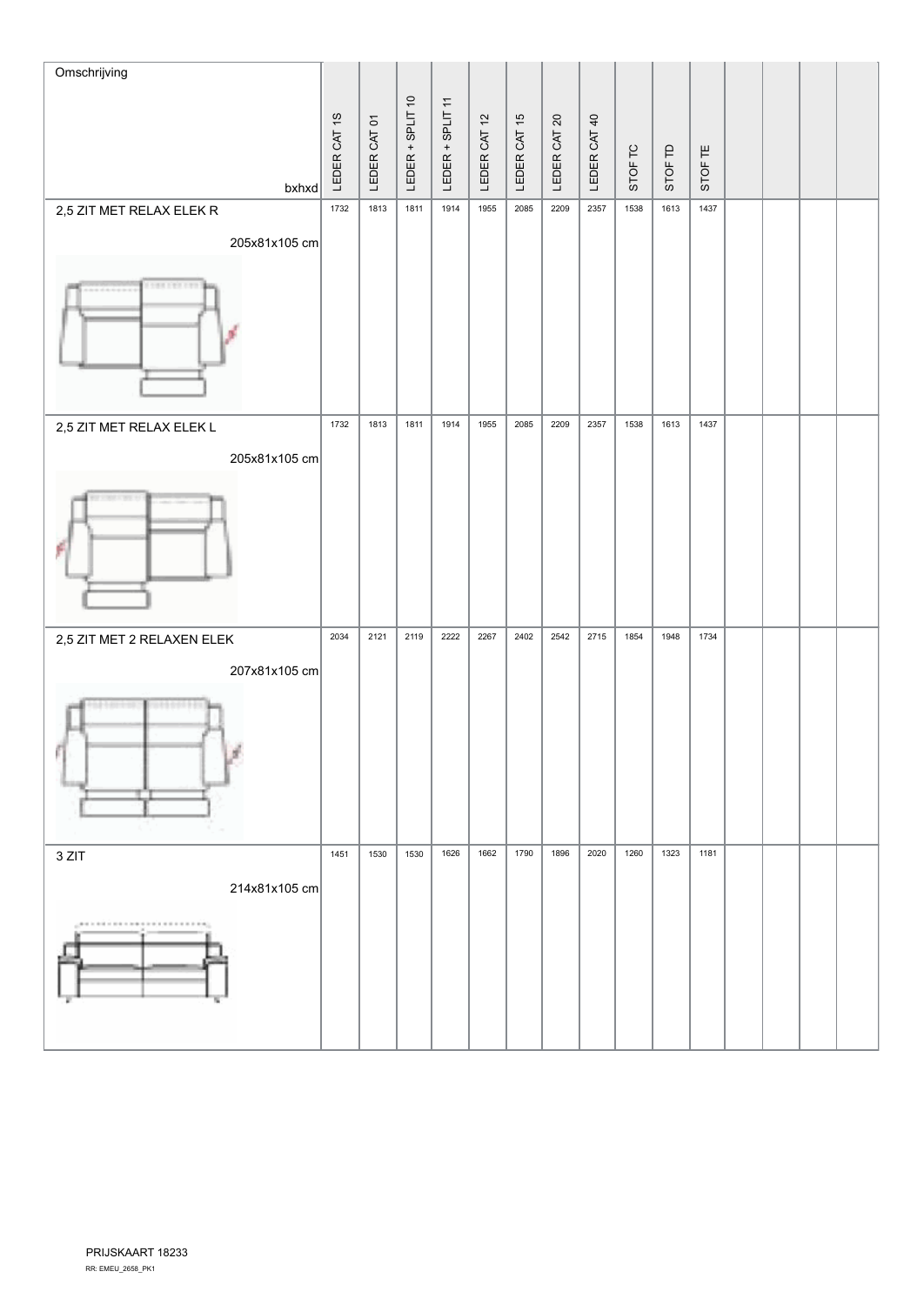| Omschrijving             |                          |                          |                          |                          |                          |                          |           |                          |                          |                          |                |  |  |
|--------------------------|--------------------------|--------------------------|--------------------------|--------------------------|--------------------------|--------------------------|-----------|--------------------------|--------------------------|--------------------------|----------------|--|--|
|                          |                          |                          |                          |                          |                          |                          | $\infty$  |                          |                          |                          |                |  |  |
|                          |                          |                          |                          |                          |                          |                          |           |                          |                          |                          |                |  |  |
| $b$ xhxd                 | LEDER CAT 1S             | LEDER CAT 01             | LEDER + SPLIT 10         | LEDER + SPLIT 11         | LEDER CAT 12             | LEDER CAT 15             | LEDER CAT | LEDER CAT 40             | STOF TC                  | STOF TD                  | STOF TE        |  |  |
| 3 ZIT MET RELAX ELEK R   | 1790                     | 1874                     | 1874                     | 1979                     | 2022                     | 2159                     | 2288      | 2439                     | 1577                     | 1656                     | 1475           |  |  |
| 216x81x105 cm            |                          |                          |                          |                          |                          |                          |           |                          |                          |                          |                |  |  |
|                          |                          |                          |                          |                          |                          |                          |           |                          |                          |                          |                |  |  |
|                          |                          |                          |                          |                          |                          |                          |           |                          |                          |                          |                |  |  |
|                          |                          |                          |                          |                          |                          |                          |           |                          |                          |                          |                |  |  |
| 3 ZIT MET RELAX ELEK L   | 1790                     | 1874                     | 1874                     | 1979                     | 2022                     | 2159                     | 2288      | 2439                     | 1577                     | 1656                     | 1475           |  |  |
| 216x81x105 cm            |                          |                          |                          |                          |                          |                          |           |                          |                          |                          |                |  |  |
| 10011011                 |                          |                          |                          |                          |                          |                          |           |                          |                          |                          |                |  |  |
|                          |                          |                          |                          |                          |                          |                          |           |                          |                          |                          |                |  |  |
| 3 ZIT MET 2 RELAXEN ELEK | 2108                     | 2195                     | 2195                     | 2301                     | 2346                     | 2492                     | 2643      | 2816                     | 1912                     | 2007                     | 1786           |  |  |
| 218x81x105 cm            |                          |                          |                          |                          |                          |                          |           |                          |                          |                          |                |  |  |
| ø                        |                          |                          |                          |                          |                          |                          |           |                          |                          |                          |                |  |  |
| POEF                     | 324                      | 344                      | 346                      | 366                      | 373                      | 402                      | 427       | 456                      | 260                      | 272                      | 242            |  |  |
| 81x44x65 cm              |                          |                          |                          |                          |                          |                          |           |                          |                          |                          |                |  |  |
|                          |                          |                          |                          |                          |                          |                          |           |                          |                          |                          |                |  |  |
| ăe                       |                          |                          |                          |                          |                          |                          |           |                          |                          |                          |                |  |  |
| <b>LOSSE ELEMENTEN</b>   | $\overline{\phantom{a}}$ | $\overline{\phantom{a}}$ | $\overline{\phantom{a}}$ | $\overline{\phantom{a}}$ | $\overline{\phantom{a}}$ | $\overline{\phantom{a}}$ |           | $\overline{\phantom{a}}$ | $\overline{\phantom{a}}$ | $\overline{\phantom{a}}$ | $\blacksquare$ |  |  |
|                          |                          |                          |                          |                          |                          |                          |           |                          |                          |                          |                |  |  |
|                          |                          |                          |                          |                          |                          |                          |           |                          |                          |                          |                |  |  |
|                          |                          |                          |                          |                          |                          |                          |           |                          |                          |                          |                |  |  |
|                          |                          |                          |                          |                          |                          |                          |           |                          |                          |                          |                |  |  |
|                          |                          |                          |                          |                          |                          |                          |           |                          |                          |                          |                |  |  |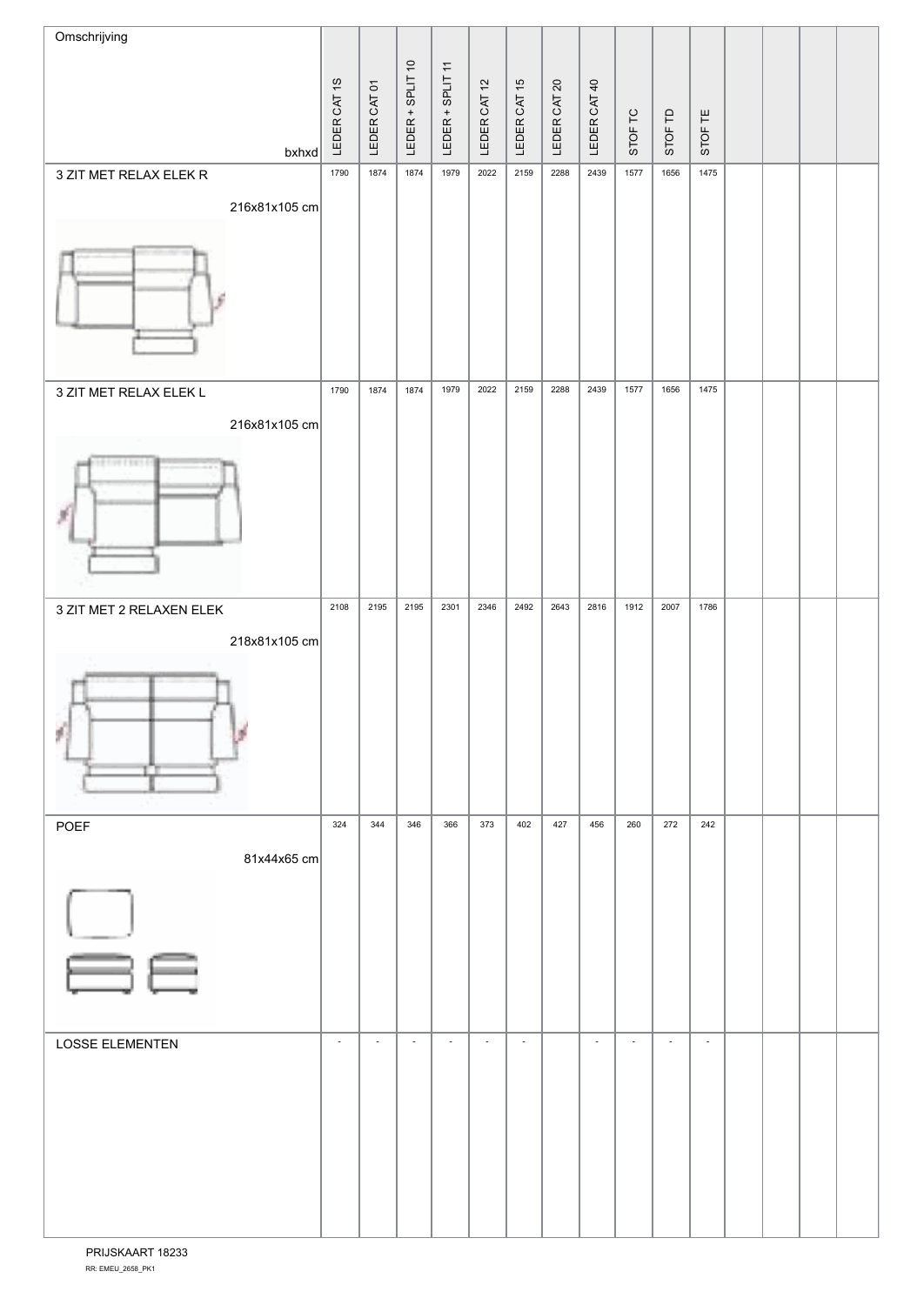| Omschrijving                    |              |              |                  |                  |              |              |              |              |         |         |         |  |  |
|---------------------------------|--------------|--------------|------------------|------------------|--------------|--------------|--------------|--------------|---------|---------|---------|--|--|
|                                 |              |              |                  |                  |              |              |              |              |         |         |         |  |  |
|                                 | LEDER CAT 1S | LEDER CAT 01 | LEDER + SPLIT 10 | LEDER + SPLIT 11 | LEDER CAT 12 | LEDER CAT 15 | LEDER CAT 20 | LEDER CAT 40 |         |         |         |  |  |
| $b$ xhxd                        |              |              |                  |                  |              |              |              |              | STOF TC | STOF TD | STOF TE |  |  |
| 1 ZIT SMAL ZONDER ARMEN         | 486          | 506          | 513              | 531              | 546          | 580          | 616          | 656          | 432     | 454     | 402     |  |  |
| 59x81x105 cm                    |              |              |                  |                  |              |              |              |              |         |         |         |  |  |
|                                 |              |              |                  |                  |              |              |              |              |         |         |         |  |  |
| 1 ZIT ZONDER ARMEN              | 593          | 614          | 625              | 652              | 665          | 711          | 753          | 803          | 506     | 549     | 472     |  |  |
| 75x81x105 cm                    |              |              |                  |                  |              |              |              |              |         |         |         |  |  |
|                                 |              |              |                  |                  |              |              |              |              |         |         |         |  |  |
| 1 ZIT ARM R                     | 731          | 776          | 776              | 832              | 852          | 918          | 972          | 1037         | 620     | 650     | 580     |  |  |
| 102x81x105 cm                   |              |              |                  |                  |              |              |              |              |         |         |         |  |  |
|                                 |              |              |                  |                  |              |              |              |              |         |         |         |  |  |
| 1 ZIT ARM L                     | 731          | 776          | 776              | 832              | 852          | 918          | 972          | 1037         | 620     | 650     | 580     |  |  |
| 102x81x105 cm                   |              |              |                  |                  |              |              |              |              |         |         |         |  |  |
| <b><i>HAYREY</i></b>            |              |              |                  |                  |              |              |              |              |         |         |         |  |  |
| 1 ZIT ZONDER ARMEN RELAX ELEKTR | 832          | 882          | 879              | 940              | 967          | 1041         | 1104         | 1174         | 706     | 740     | 657     |  |  |
| 75x81x105 cm                    |              |              |                  |                  |              |              |              |              |         |         |         |  |  |
|                                 |              |              |                  |                  |              |              |              |              |         |         |         |  |  |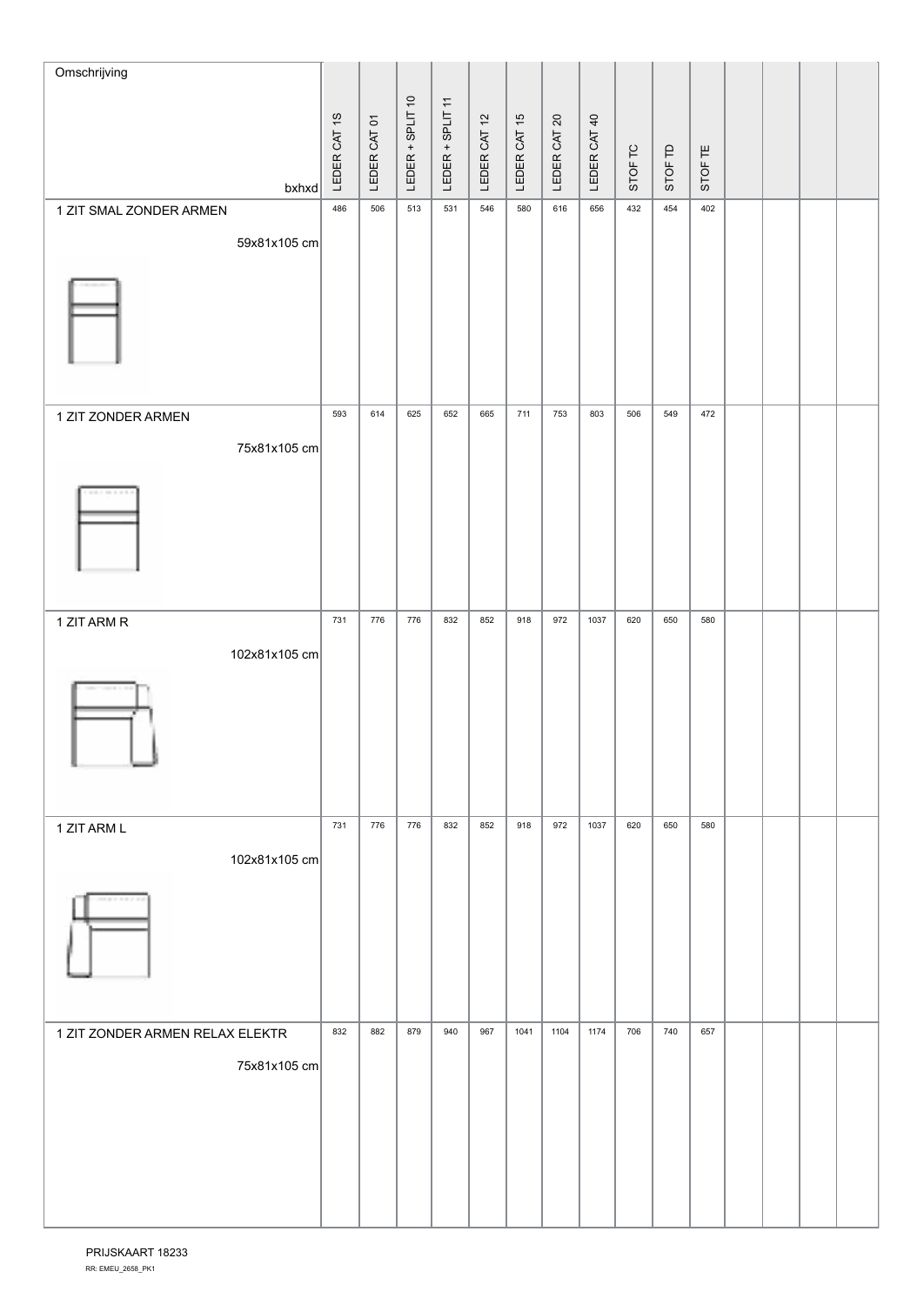| Omschrijving           |               |              |              |                  |                  |              |              |                          |              |         |         |         |  |  |
|------------------------|---------------|--------------|--------------|------------------|------------------|--------------|--------------|--------------------------|--------------|---------|---------|---------|--|--|
|                        |               |              |              | LEDER + SPLIT 10 |                  |              |              | $\overline{\mathcal{S}}$ |              |         |         |         |  |  |
|                        |               | LEDER CAT 1S | LEDER CAT 01 |                  | LEDER + SPLIT 11 | LEDER CAT 12 | LEDER CAT 15 | LEDER CAT                | LEDER CAT 40 | STOF TC |         |         |  |  |
|                        | $b$ xhxd      |              |              |                  |                  |              |              |                          |              |         | STOF TD | STOF TE |  |  |
| 1 ZIT ARM R RELAX ELEK |               | 1028         | 1088         | 1088             | 1161             | 1194         | 1286         | 1363                     | 1453         | 870     | 913     | 812     |  |  |
|                        | 103x81x105 cm |              |              |                  |                  |              |              |                          |              |         |         |         |  |  |
|                        |               |              |              |                  |                  |              |              |                          |              |         |         |         |  |  |
| 1 ZIT ARM L RELAX ELEK |               | 1028         | 1088         | 1088             | 1161             | 1194         | 1286         | 1363                     | 1453         | 870     | 913     | 812     |  |  |
|                        | 103x81x105 cm |              |              |                  |                  |              |              |                          |              |         |         |         |  |  |
|                        |               |              |              |                  |                  |              |              |                          |              |         |         |         |  |  |
| 2 ZIT ZONDER ARMEN     |               | 884          | 917          | 929              | 967              | 989          | 1053         | 1118                     | 1190         | 785     | 825     | 731     |  |  |
|                        | 117x81x105 cm |              |              |                  |                  |              |              |                          |              |         |         |         |  |  |
| 2 ZIT ARM R            |               | 1050         | 1097         | 1109             | 1165             | 1194         | 1282         | 1359                     | 1449         | 904     | 949     | 843     |  |  |
|                        | 145x81x105 cm |              |              |                  |                  |              |              |                          |              |         |         |         |  |  |
|                        |               |              |              |                  |                  |              |              |                          |              |         |         |         |  |  |
| 2 ZIT ARM L            |               | 1050         | 1097         | 1109             | 1165             | 1194         | 1282         | 1359                     | 1449         | 904     | 949     | 843     |  |  |
|                        | 145x81x105 cm |              |              |                  |                  |              |              |                          |              |         |         |         |  |  |
|                        |               |              |              |                  |                  |              |              |                          |              |         |         |         |  |  |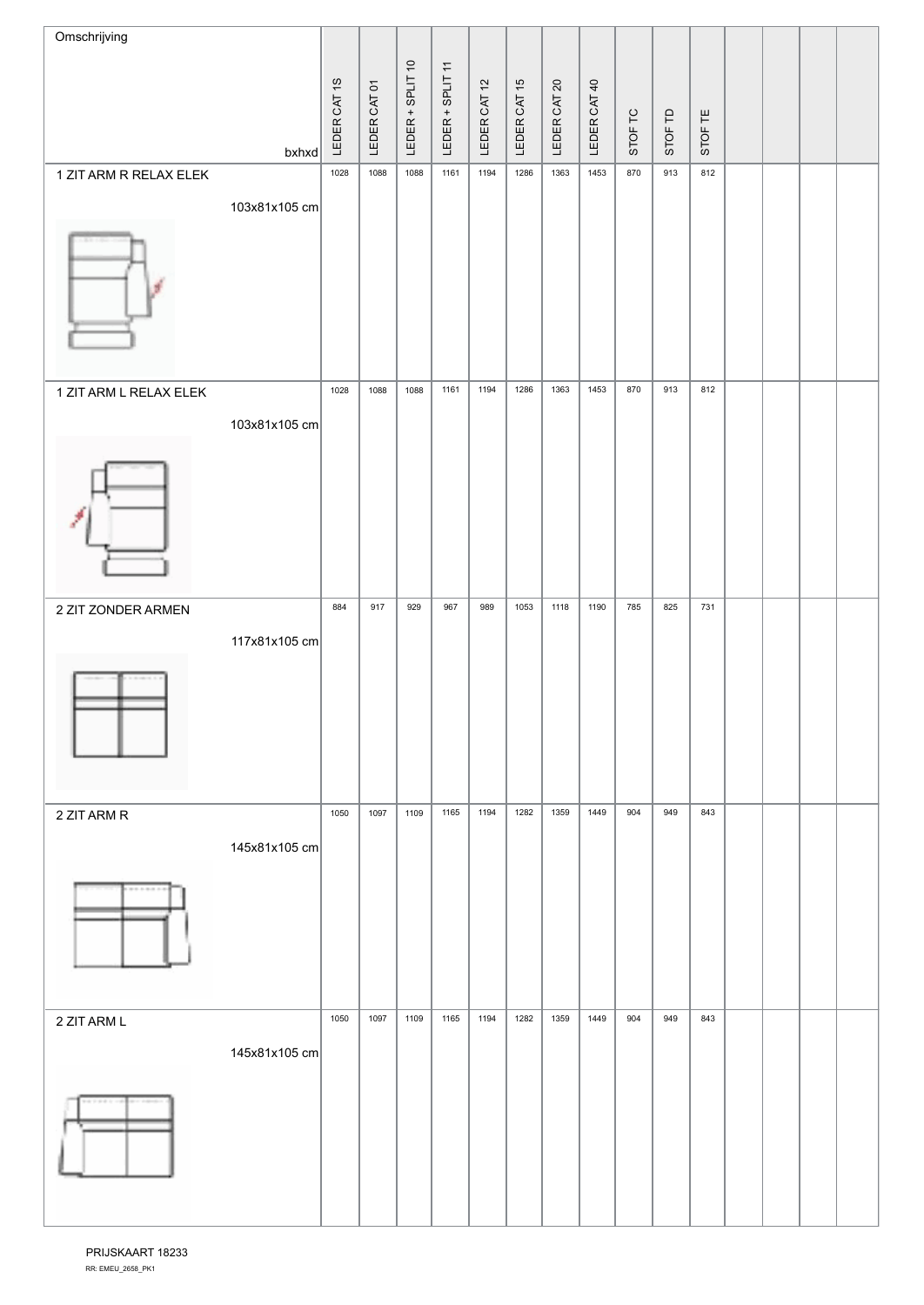| Omschrijving                         |               | LEDER CAT 1S | LEDER CAT 01 | LEDER + SPLIT 10 | LEDER + SPLIT 11 | LEDER CAT 12 | LEDER CAT 15 | LEDER CAT 20 | LEDER CAT 40 |         |         |         |  |  |
|--------------------------------------|---------------|--------------|--------------|------------------|------------------|--------------|--------------|--------------|--------------|---------|---------|---------|--|--|
|                                      | $b$ xhxd      |              |              |                  |                  |              |              |              |              | STOF TC | STOF TD | STOF TE |  |  |
| 2 ZIT ARM R RELAX ELEK<br>Literature | 147x81x105 cm | 1404         | 1457         | 1466             | 1530             | 1565         | 1660         | 1761         | 1876         | 1251    | 1314    | 1169    |  |  |
| 2 ZIT ARM L RELAX ELEK               | 147x81x105 cm | 1404         | 1457         | 1466             | 1530             | 1565         | 1660         | 1761         | 1876         | 1251    | 1314    | 1169    |  |  |
| 2 ZIT ARM R 2X RELAX ELEKTR          | 149x81x105 cm | 1669         | 1737         | 1737             | 1822             | 1853         | 1964         | 2081         | 2220         | 1516    | 1593    | 1415    |  |  |
| 2 ZIT ARM L 2X RELAX ELEKTR          | 149x81x105 cm | 1669         | 1737         | 1737             | 1822             | 1853         | 1964         | 2081         | 2220         | 1516    | 1593    | 1415    |  |  |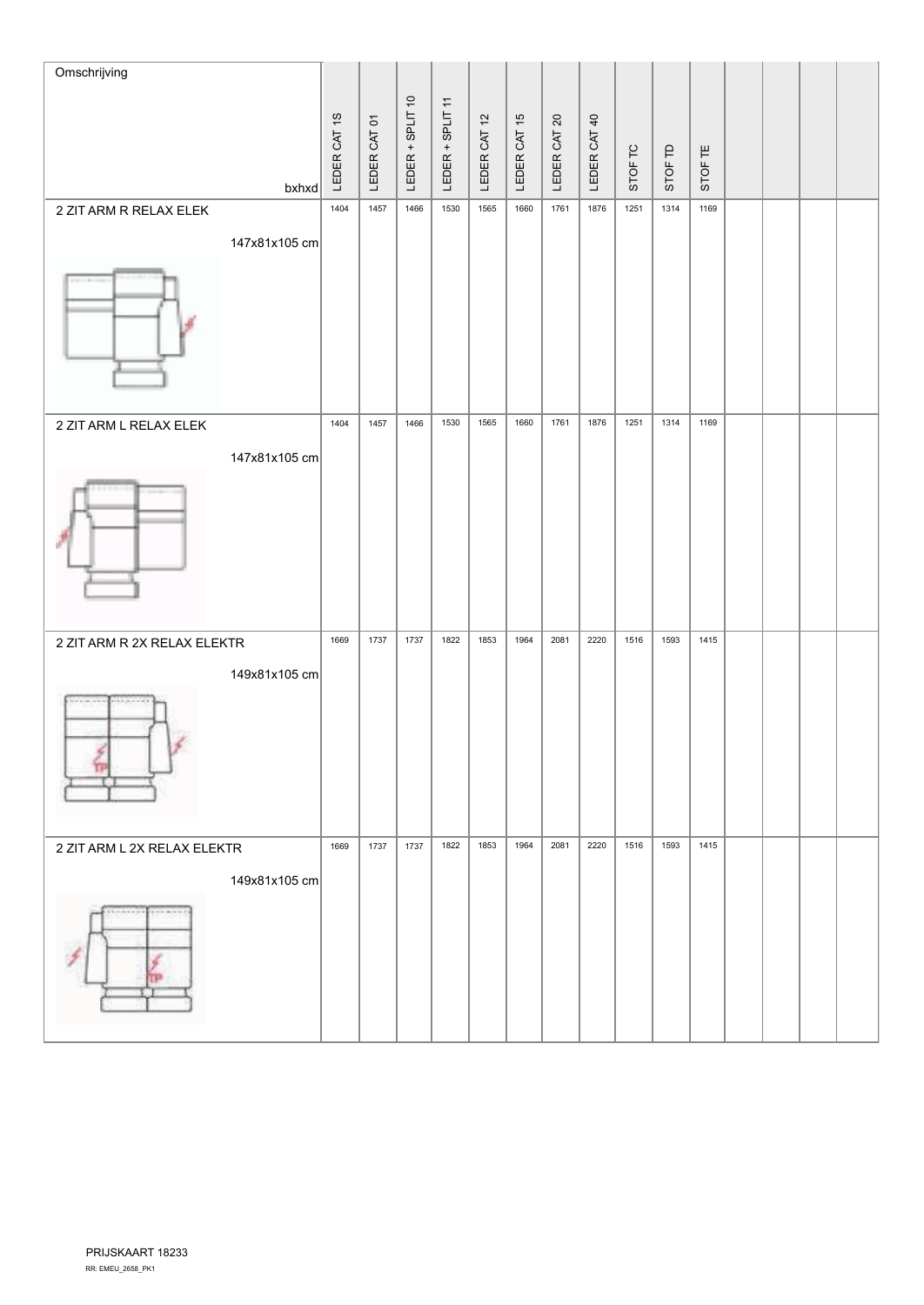| Omschrijving             |               |              |              |                  |                  |              |              |              |              |         |         |         |  |  |
|--------------------------|---------------|--------------|--------------|------------------|------------------|--------------|--------------|--------------|--------------|---------|---------|---------|--|--|
|                          |               |              |              | LEDER + SPLIT 10 |                  |              |              |              |              |         |         |         |  |  |
|                          |               | LEDER CAT 1S | LEDER CAT 01 |                  | LEDER + SPLIT 11 | LEDER CAT 12 | LEDER CAT 15 | LEDER CAT 20 | LEDER CAT 40 | STOF TC | STOF TD | STOF TE |  |  |
|                          | bxhxd         |              |              |                  |                  |              |              |              |              |         |         |         |  |  |
| 2,5 ZIT ZONDER ARMEN     |               | 1073         | 1118         | 1133             | 1181             | 1206         | 1293         | 1370         | 1458         | 918     | 965     | 857     |  |  |
|                          | 150x81x105 cm |              |              |                  |                  |              |              |              |              |         |         |         |  |  |
|                          |               |              |              |                  |                  |              |              |              |              |         |         |         |  |  |
| 2,5 ZIT ARM R            |               | 1205         | 1260         | 1275             | 1336             | 1367         | 1469         | 1556         | 1656         | 1032    | 1084    | 963     |  |  |
|                          | 178x81x105 cm |              |              |                  |                  |              |              |              |              |         |         |         |  |  |
|                          |               |              |              |                  |                  |              |              |              |              |         |         |         |  |  |
| 2,5 ZIT ARM L            |               | 1205         | 1260         | 1275             | 1336             | 1367         | 1469         | 1556         | 1656         | 1032    | 1084    | 963     |  |  |
| <b>STATISTIC</b>         | 178x81x105 cm |              |              |                  |                  |              |              |              |              |         |         |         |  |  |
| 2,5 ZIT ARM R RELAX ELEK |               | 1561         | 1626         | 1635             | 1710             | 1741         | 1853         | 1962         | 2092         | 1392    | 1460    | 1300    |  |  |
| -------                  | 180x81x105 cm |              |              |                  |                  |              |              |              |              |         |         |         |  |  |
| 2,5 ZIT ARM L RELAX ELEK |               | 1561         | 1626         | 1635             | 1710             | 1741         | 1853         | 1962         | 2092         | 1392    | 1460    | 1300    |  |  |
| FY TIMES                 | 180x81x105 cm |              |              |                  |                  |              |              |              |              |         |         |         |  |  |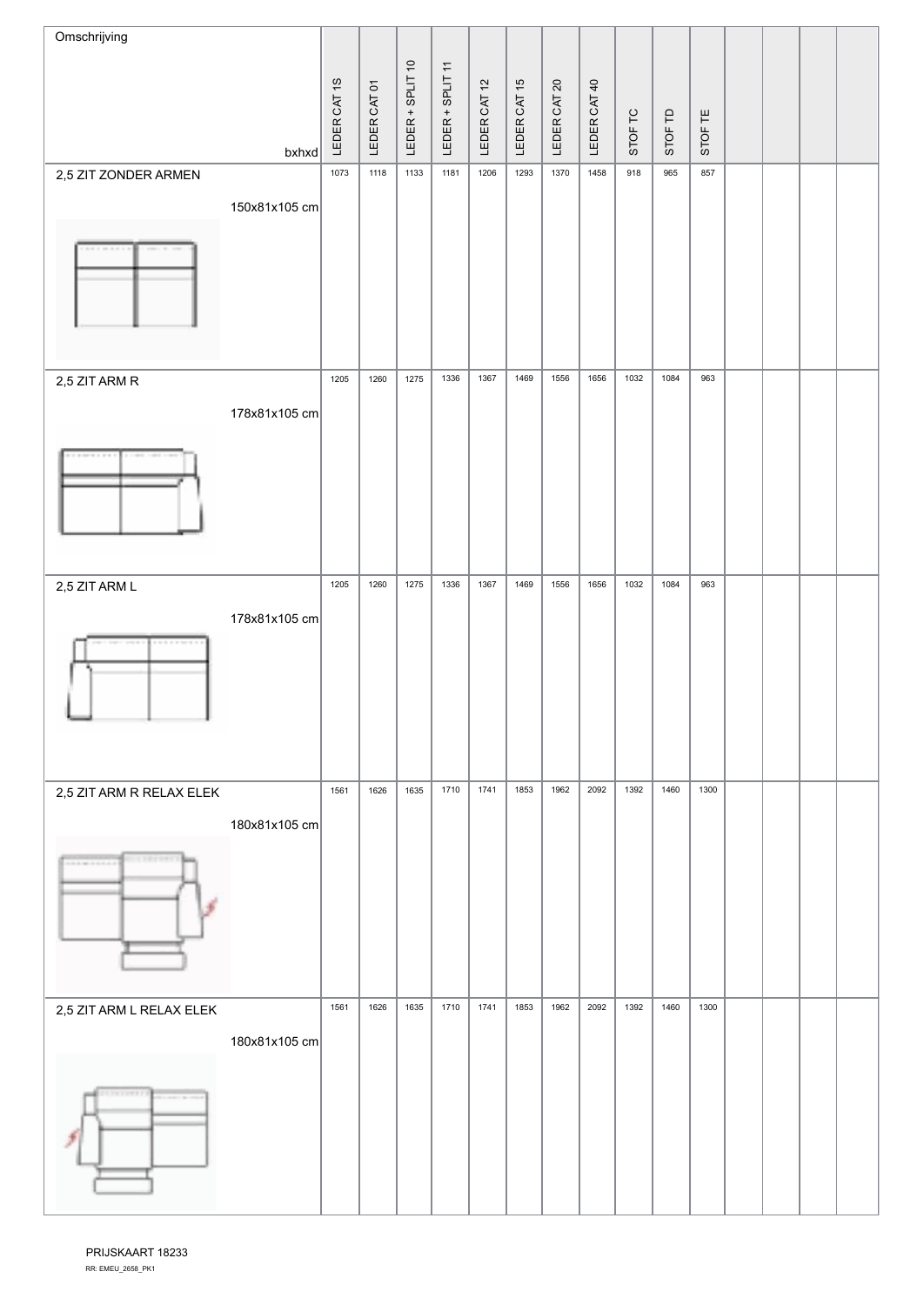| Omschrijving                                                                                                                     |               |              |              |                  |                  |              |              |              |              |         |         |         |  |  |
|----------------------------------------------------------------------------------------------------------------------------------|---------------|--------------|--------------|------------------|------------------|--------------|--------------|--------------|--------------|---------|---------|---------|--|--|
|                                                                                                                                  |               |              |              | LEDER + SPLIT 10 |                  |              |              |              |              |         |         |         |  |  |
|                                                                                                                                  |               | LEDER CAT 1S | LEDER CAT 01 |                  | LEDER + SPLIT 11 | LEDER CAT 12 | LEDER CAT 15 | LEDER CAT 20 | LEDER CAT 40 | STOF TC | STOF TD | STOF TE |  |  |
|                                                                                                                                  | $b$ xhxd      |              |              |                  |                  |              |              |              |              |         |         |         |  |  |
| 2,5 ZIT ARM R 2X RELAX ELEKTR                                                                                                    |               | 1838         | 1917         | 1917             | 2011             | 2047         | 2173         | 2301         | 2454         | 1678    | 1763    | 1568    |  |  |
|                                                                                                                                  | 182x81x105 cm |              |              |                  |                  |              |              |              |              |         |         |         |  |  |
|                                                                                                                                  |               |              |              |                  |                  |              |              |              |              |         |         |         |  |  |
| 2,5 ZIT ARM L 2X RELAX ELEKTR                                                                                                    |               | 1838         | 1917         | 1917             | 2011             | 2047         | 2173         | 2301         | 2454         | 1678    | 1763    | 1568    |  |  |
|                                                                                                                                  | 182x81x105 cm |              |              |                  |                  |              |              |              |              |         |         |         |  |  |
|                                                                                                                                  |               |              |              |                  |                  |              |              |              |              |         |         |         |  |  |
| OPEN EINDE ARM R                                                                                                                 |               | 846          | 890          | 890              | 944              | 965          | 1035         | 1097         | 1169         | 740     | 776     | 690     |  |  |
|                                                                                                                                  | 130x81x105 cm |              |              |                  |                  |              |              |              |              |         |         |         |  |  |
|                                                                                                                                  |               |              |              |                  |                  |              |              |              |              |         |         |         |  |  |
| OPEN EINDE ARM L                                                                                                                 |               | 846          | 890          | 890              | 944              | 965          | 1035         | 1097         | 1169         | 740     | 776     | 690     |  |  |
| $\label{eq:1.1} \begin{split} U_{1}^{1} & = U_{2}^{1} \times \ldots \times U_{n}^{n} \times \ldots \times U_{n}^{n} \end{split}$ | 130x81x105 cm |              |              |                  |                  |              |              |              |              |         |         |         |  |  |
|                                                                                                                                  |               |              |              |                  |                  |              |              |              |              |         |         |         |  |  |
| LONGCHAIR ARM R                                                                                                                  |               | 965          | 1012         | 1012             | 1073             | 1095         | 1174         | 1248         | 1327         | 841     | 882     | 787     |  |  |
| britti con 101                                                                                                                   | 102x81x163 cm |              |              |                  |                  |              |              |              |              |         |         |         |  |  |

RR: EMEU\_2658\_PK1 PRIJSKAART 18233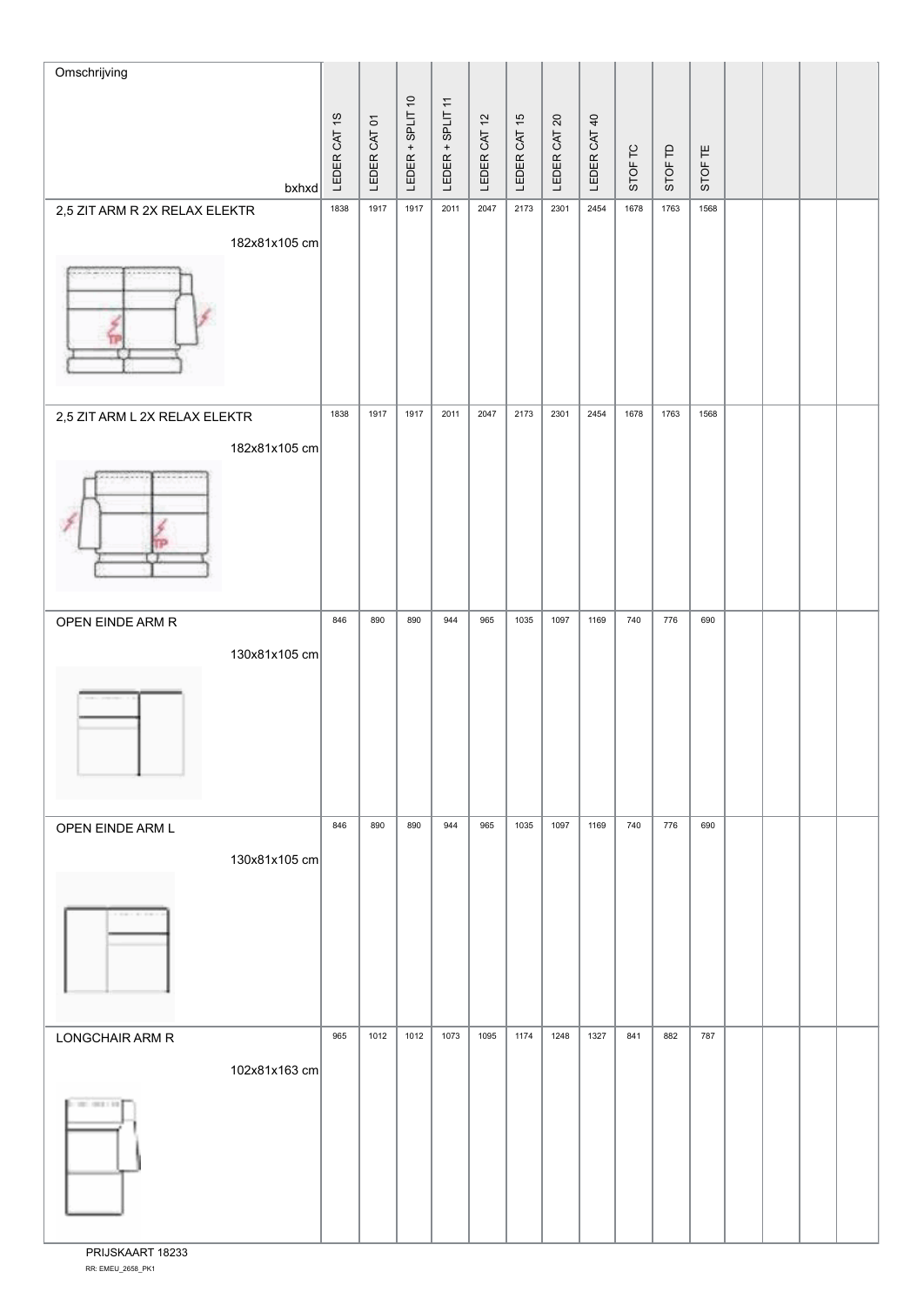| Omschrijving      |               |                          |              |                          |                          |              |              |                 |              |         |         |         |  |  |
|-------------------|---------------|--------------------------|--------------|--------------------------|--------------------------|--------------|--------------|-----------------|--------------|---------|---------|---------|--|--|
|                   |               |                          |              | LEDER + SPLIT 10         | LEDER + SPLIT 11         |              |              | $\overline{20}$ |              |         |         |         |  |  |
|                   |               | LEDER CAT 1S             | LEDER CAT 01 |                          |                          | LEDER CAT 12 | LEDER CAT 15 | LEDER CAT       | LEDER CAT 40 | STOF TC | STOF TD | STOF TE |  |  |
|                   | $b$ xhxd      |                          |              |                          |                          |              |              |                 |              |         |         |         |  |  |
| LONGCHAIR ARM L   |               | 965                      | 1012         | 1012                     | 1073                     | 1095         | 1174         | 1248            | 1327         | 841     | 882     | 787     |  |  |
|                   | 102x81x163 cm |                          |              |                          |                          |              |              |                 |              |         |         |         |  |  |
|                   |               |                          |              |                          |                          |              |              |                 |              |         |         |         |  |  |
| HOEK HOOFDSTEUN R |               | 785                      | 823          | 830                      | 875                      | 890          | 958          | 1014            | 1080         | 677     | 711     | 632     |  |  |
|                   | 108x81x108 cm |                          |              |                          |                          |              |              |                 |              |         |         |         |  |  |
|                   |               |                          |              |                          |                          |              |              |                 |              |         |         |         |  |  |
| HOEK HOOFDSTEUN L |               | 785                      | 823          | 830                      | 875                      | 890          | 958          | 1014            | 1080         | 677     | 711     | 632     |  |  |
|                   | 108x81x108 cm |                          |              |                          |                          |              |              |                 |              |         |         |         |  |  |
|                   |               |                          |              |                          |                          |              |              |                 |              |         |         |         |  |  |
| RONDE HOEK        |               | 917                      | 965          | 965                      | 1016                     | 1041         | 1118         | 1185            | 1260         | 798     | 837     | 746     |  |  |
|                   | 124x81x124 cm |                          |              |                          |                          |              |              |                 |              |         |         |         |  |  |
| ARMKUSSEN         |               | $\overline{\phantom{a}}$ | 107          | $\overline{\phantom{a}}$ | $\overline{\phantom{a}}$ | 116          | 123          | 130             | 137          | 94      | 99      | 89      |  |  |
|                   | 55x16x18 cm   |                          |              |                          |                          |              |              |                 |              |         |         |         |  |  |
|                   |               |                          |              |                          |                          |              |              |                 |              |         |         |         |  |  |